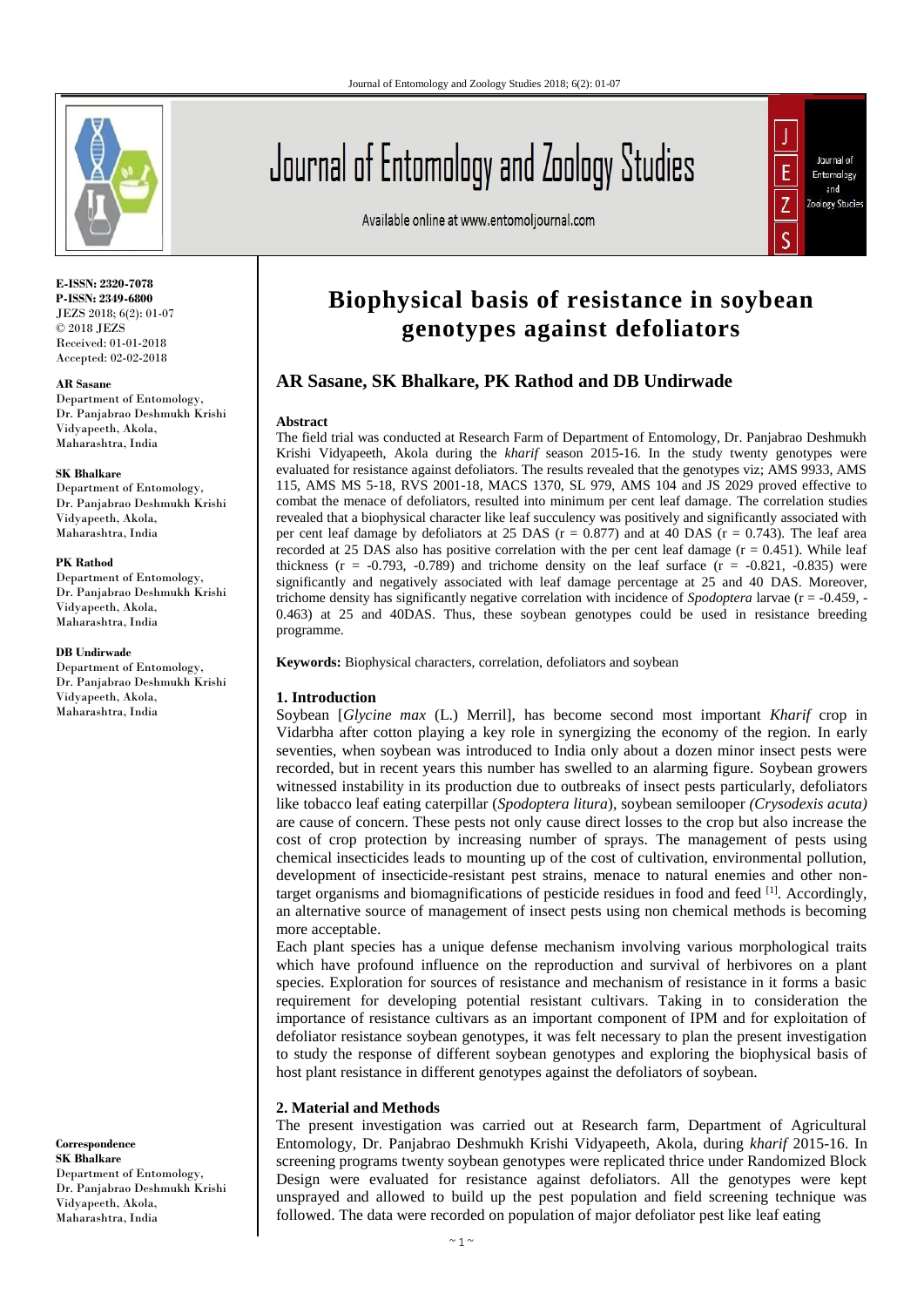Journal of Entomology and Zoology Studies

caterpillar (*Spodoptera litura*), soybean semilooper *(Crysodexis acuta)*) and leaf damage caused by defoliators at weekly interval. Similarly, the data were also collected at 25 and 40 Days after sowing (DAS) on biophysical traits using following method to determine resistance/susceptibility of soybean genotypes against defoliators.

#### **2.1 Collection of experimental data on biophysical parameters**

Observation on different biophysical parameters of soybean genotypes were recorded on five randomly selected plants from each net plot at 25 and 40 Days after sowing (DAS).

#### **2.1.1 Leaf succulence**

Leaf succulence is expressed as relative water content (RWC). A composite sample of the leaf was taken and the fresh weight is determined, followed by flotation on water for up to 4 hrs. The turgid weight is then recorded and the leaf tissue is subsequently oven-dried to a constant weight and dry weight was taken as described by  $[2]$ .

$$
RWC % = \frac{Fresh weight - dry weight)}{(Turgid weight - dry weight)}
$$
 100

#### **2.1.2 Leaf thickness**

Leaf thickness is expressed as specific leaf weight (SLW).It was estimated as per the formula given by [3].

#### Dry leaf weight (gm)

Specific leaf weight  $(SLW)$  = ------------------------------  $\times$  100 Leaf area  $\text{(cm}^2\text{)}$ 

#### **2.1.3 Leaf area and Trichomes**

Leaf area was measured by Portable leaf area meter instrument. Whereas, the observations on trichomes were recorded under microscope on abaxial leaf as per [4]. The leaf was collected at 25 and 40 DAS, kept overnight in to acetic acid: alcohol (2:1). After removal of chlorophyll, leaf was transferred into 90 per cent lactic acid in small vials for recording the observations. For microscopic examination, the leaf was mounted on a slide in a drop of lactic acid and observed under a microscope at  $10X$  magnification. The trichomes on abaxial leaf surface were counted from randomly selected microscopic fields and expressed as trichomes density (no.  $/cm<sup>2</sup>$ ).

Similarly, correlation coefficient analysis was also worked out to explore the relationship between different biophysical parameters of soybean genotypes with defoliator infestation. At harvest the weight of seed from each net plot was recorded. The yield per hectare was worked out and was expressed in quintal per hectare.

## **3. Results and Discussion**

#### **3.1 Larval population of green semilooper on different soybean genotypes**

The data (Table 1) showed statistically significant differences in population of green semilooper at 4, 5, 6 and 7 weeks after sowing (WAS). However, initially at3 WAS and later at 8, 9 and 10

| Sr no          |                  | Number of larvae per plant |            |            |            |            |            |              |               |  |
|----------------|------------------|----------------------------|------------|------------|------------|------------|------------|--------------|---------------|--|
|                | Genotype         | 3 WAS                      | 4 WAS      | 5 WAS      | 6 WAS      | 7 WAS      | 8 WAS      | <b>9 WAS</b> | <b>10 WAS</b> |  |
| 1              | AMS 99 33        | 0.00(0.71)                 | 0.20(0.84) | 0.80(1.14) | 0.87(1.17) | 0.97(1.21) | 0.90(1.18) | 0.80(1.14)   | 0.53(1.02)    |  |
| $\overline{c}$ | <b>DS 2705</b>   | 0.10(0.77)                 | 0.67(1.08) | 0.90(1.18) | 1.13(1.28) | 1.13(1.28) | 1.03(1.24) | 0.83(1.15)   | 0.63(1.06)    |  |
| 3              | AMS MS-5-18      | 0.13(0.79)                 | 0.37(0.93) | 0.60(1.04) | 0.83(1.14) | 1.03(1.24) | 0.93(1.20) | 0.93(1.20)   | 0.87(1.17)    |  |
| 4              | <b>MACS 1370</b> | 0.00(0.71)                 | 0.63(1.06) | 0.90(1.18) | 0.97(1.21) | 0.93(1.20) | 0.87(1.17) | 0.83(1.15)   | 0.57(1.03)    |  |
| 5              | <b>DSB 23-2</b>  | 0.20(0.84)                 | 0.97(1.21) | 1.20(1.30) | 1.23(1.31) | 1.40(1.38) | 1.43(1.39) | 1.07(1.25)   | 0.77(1.13)    |  |
| 6              | AMS 1002         | 0.07(0.75)                 | 0.80(1.14) | 0.80(1.14) | 1.03(1.24) | 1.17(1.27) | 1.03(1.23) | 0.73(1.11)   | 0.57(1.03)    |  |
| 7              | <b>DSB 25</b>    | 0.07(0.75)                 | 0.63(1.06) | 0.80(1.14) | 0.90(1.18) | 1.07(1.25) | 1.03(1.24) | 0.87(1.17)   | 0.57(1.03)    |  |
| 8              | <b>NRC 94</b>    | 0.10(0.77)                 | 0.63(1.06) | 0.80(1.14) | 0.90(1.18) | 1.20(1.30) | 0.90(1.18) | 0.83(1.15)   | 0.60(1.05)    |  |
| 9              | SL 979           | 0.00(0.71)                 | 0.50(1.00) | 0.73(1.11) | 0.87(1.17) | 1.17(1.29) | 1.03(1.24) | 0.97(1.21)   | 0.93(1.20)    |  |
| 10             | <b>NRC 93</b>    | 0.03(0.73)                 | 0.90(1.18) | 1.13(1.28) | 1.23(1.32) | 1.43(1.39) | 1.07(1.25) | 0.90(1.18)   | 0.70(1.09)    |  |
| 11             | AMS 115          | 0.10(0.77)                 | 0.53(1.01) | 0.67(1.08) | 0.73(1.11) | 1.00(1.22) | 0.90(1.18) | 0.83(1.15)   | 0.83(1.15)    |  |
| 12             | <b>KDS 743</b>   | 0.17(0.81)                 | 1.07(1.25) | 1.23(1.32) | 1.27(1.33) | 1.63(1.46) | 1.13(1.28) | 1.03(1.21)   | 1.07(1.25)    |  |
| 13             | RVS 2001-18      | 0.00(0.71)                 | 0.57(1.03) | 0.87(1.17) | 0.90(1.18) | 1.13(1.24) | 1.03(1.24) | 1.07(1.25)   | 0.97(1.21)    |  |
| 14             | <b>MACS 1410</b> | 0.10(0.77)                 | 0.83(1.15) | 0.80(1.11) | 1.03(1.24) | 1.20(1.30) | 1.07(1.25) | 0.97(1.21)   | 0.60(1.03)    |  |
| 15             | BAUS 96          | 0.13(0.79)                 | 0.63(1.06) | 0.80(1.14) | 1.50(1.40) | 0.93(1.20) | 0.87(1.17) | 0.93(1.20)   | 0.20(0.84)    |  |
| 16             | SL 955           | 0.13(0.79)                 | 0.40(0.94) | 0.97(1.20) | 1.00(1.22) | 1.07(1.25) | 0.97(1.21) | 1.00(1.22)   | 0.90(1.14)    |  |
| 17             | <b>KDS 726</b>   | 0.17(0.81)                 | 1.07(1.25) | 1.20(1.30) | 1.33(1.34) | 1.70(1.48) | 0.90(1.14) | 0.97(1.18)   | 0.77(1.13)    |  |
| 18             | <b>AMS 104</b>   | 0.10(0.77)                 | 0.63(1.06) | 0.80(1.14) | 0.97(1.21) | 1.10(1.26) | 1.03(1.24) | 0.87(1.17)   | 0.63(1.06)    |  |
| 19             | JS 335 (S)       | 0.17(0.82)                 | 1.10(1.26) | 1.27(1.32) | 1.37(1.36) | 1.67(1.47) | 1.43(1.39) | 1.10(1.26)   | 0.97(1.21)    |  |
| 20             | JS 2029 (R)      | 0.03(0.73)                 | 0.40(0.95) | 0.63(1.06) | 0.83(1.15) | 0.93(1.20) | 0.97(1.21) | 0.87(1.17)   | 0.83(1.15)    |  |
|                | F' test          | <b>NS</b>                  | Sig        | Sig        | Sig        | Sig        | <b>NS</b>  | <b>NS</b>    | <b>NS</b>     |  |
|                | $SE(m) \pm$      | 0.03                       | 0.05       | 0.06       | 0.06       | 0.07       | 0.06       | 0.06         | 0.07          |  |
|                | CD at 5%         | ÷.                         | 0.13       | 0.17       | 0.16       | 0.19       |            |              |               |  |
|                | CV <sub>%</sub>  | 7.16                       | 7.35       | 9.07       | 8.14       | 9.24       | 8.60       | 8.53         | 10.56         |  |

Figures in parentheses indicate  $\sqrt{x + 0.5}$  transformed values. WAS – Weeks After Sowing

WAS there was non-significant difference in respect of green semilooper population on different genotypes.

The data on green semilooper at 4 WAS revealed that minimum larval population was noticed on genotype AMS 9933, AMS MS 5-18, SL 955 and JS 2029 (resistance check)

with 0.20, 0.37, 0.40 and 0.40 larvae per plant, respectively and found statistically at par among themselves. Maximum larval population was recorded on susceptible check JS 335 (1.10 larvae per plant). At 5 WAS, the lowest population of green semilooper was noticed in genotype AMS MS 5-18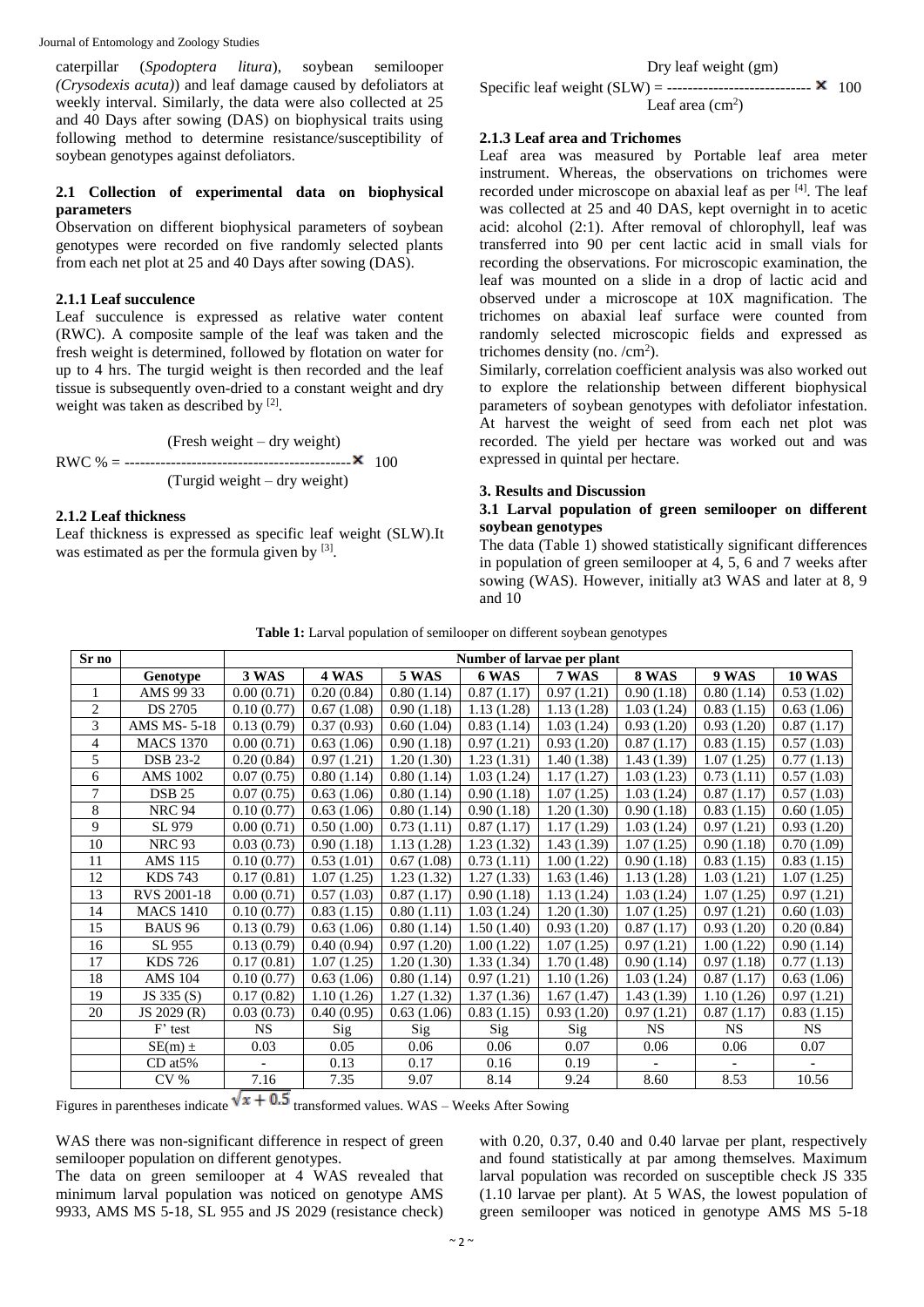(0.60 larvae per plant) which was followed by JS 2029 (0.63), AMS 115 (0.67), SL 979 (0.73),MACS 1410 (0.80), AMS 104 (0.80), BAUS 96 (0.80), NRC 94 (0.80), AMS 1002 (0.80), AMS 9933 (0.80), RVS 2001-18 (0.87), MACS 13710 (0.90), DS 2705 (0.90) and SL 955 (0.97) all these treatments were found at par with each other. Whereas, susceptible check JS 335 recorded maximum of 1.27 larvae per plant. At 6 WAS the genotype AMS 115 recorded significantly minimum of 0.73 larvae per plant. It was found at par with entries AMS MS 5-18 (0.83), JS 2029 (0.83), SL 979 (0.87), AMS 9933 (0.87), RVS 2001-18 (0.90), NRC 94 (0.90), DSB 25 (0.90), AMS 104 (0.97), MACS 1370 (0.97), SL 955 (1.00), AMS 1002 (1.03) and MACS 1410 (1.03). At 7 WAS minimum semilooper larvae were observed in entry BAUS 96 (0.93 larvae per plant). This entry was found at par with resistance check JS 2029 (0.93), MACS 1370 (0.93), AMS 9933 (0.97), AMS 115 (1.00), AMS MS 5-18 (1.03), RVS 2001-18 (1.13), DSB 25 (1.07), SL 955 (1.07), AMS 104 (1.10), DS 2705 (1.13), AMS 1002 (1.17), SL 979 (1.17), NRC 94 (1.20), MACS 1410 (1.20), DSB 23-2 (1.40) and NRC 93 (1.43). Whereas, maximum larval population was recorded in KDS 726 with 1.70 larvae per plant.

#### **3.2 Larval population of** *Spodoptera litura* **on different soybean genotypes**

The data (Table 2) revealed statistically significant differences in population of *S. litura* recorded at 5, 6 and 7 WAS. However initially at 3 and 4 WAS and latter on at 8 to 10 WAS non-significant differences in respect of *S. litura*  larval population on different soybean genotypes were noticed.

The data on *S. litura* larval population recorded at 5 WAS indicated least feeding preference on genotypes AMS 1002, NRC 93, AMS 115, SL 979, MACS 1410 and AMS 104. The *S. litura* larva was not noticed on these genotypes. However, these were found statistically at par with AMS 9933, DS 2705, MACS 1370, SL 955, JS 2029, NRC 94, RVS 2001-18, BAUS 96

**Table 2:** Larval population of *Spodoptera litura* on different soybean genotypes

| Sr.no          |                    | Number of larvae per plant |             |                            |            |            |            |                          |               |  |
|----------------|--------------------|----------------------------|-------------|----------------------------|------------|------------|------------|--------------------------|---------------|--|
|                | Genotype           | 3WAS                       | 4WAS        | 5WAS                       | 6WAS       | 7WAS       | 8WAS       | <b>9 WAS</b>             | <b>10 WAS</b> |  |
| 1              | AMS 99 33          | $\overline{0.03}$ (0.73)   | 0.07(0.75)  | $\overline{0.03}$ $(0.73)$ | 0.13(0.80) | 0.00(0.71) | 0.00(0.71) | $\overline{0.03}$ (0.73) | 0.00(0.71)    |  |
| $\overline{c}$ | DS 2705            | 0.03(0.73)                 | 0.10(0.77)  | 0.03(0.73)                 | 0.23(0.86) | 0.00(0.71) | 0.03(0.73) | 0.07(0.75)               | 0.00(0.71)    |  |
| 3              | <b>AMS MS-5-18</b> | 0.07(0.75)                 | 0.17(0.82)  | 0.20(0.84)                 | 0.40(0.94) | 0.10(0.77) | 0.10(0.77) | 0.10(0.77)               | 0.03(0.73)    |  |
| 4              | <b>MACS 1370</b>   | 0.10(0.77)                 | 0.10(0.77)  | 0.03(0.73)                 | 0.27(0.88) | 0.00(0.71) | 0.03(0.73) | 0.07(0.75)               | 0.00(0.71)    |  |
| 5              | <b>DSB 23-2</b>    | 0.07(0.75)                 | 0.20(0.84)  | 0.20(0.84)                 | 0.27(0.88) | 0.03(0.73) | 0.10(0.77) | 0.13(0.80)               | 0.07(0.75)    |  |
| 6              | <b>AMS 1002</b>    | 0.03(0.73)                 | 0.10(0.77)  | 0.00(0.71)                 | 0.43(0.96) | 0.10(0.77) | 0.07(0.75) | 0.07(0.75)               | 0.00(0.71)    |  |
| 7              | <b>DSB 25</b>      | 0.07(0.75)                 | 0.17(0.82)  | 0.13(0.79)                 | 0.40(0.94) | 0.03(0.73) | 0.07(0.75) | 0.10(0.77)               | 0.03(0.73)    |  |
| 8              | NRC 94             | 0.03(0.73)                 | 0.10(0.77)  | 0.07(0.75)                 | 0.17(0.82) | 0.00(0.71) | 0.03(0.73) | 0.07(0.75)               | 0.00(0.71)    |  |
| 9              | SL 979             | 0.03(0.73)                 | 0.07(0.75)  | 0.00(0.71)                 | 0.10(0.77) | 0.00(0.71) | 0.00(0.71) | 0.00(0.71)               | 0.00(0.71)    |  |
| 10             | <b>NRC 93</b>      | 0.07(0.75)                 | 0.07(0.75)  | 0.00(0.71)                 | 0.13(0.80) | 0.00(0.71) | 0.03(0.73) | 0.03(0.73)               | 0.00(0.71)    |  |
| 11             | <b>AMS 115</b>     | 0.00(0.71)                 | 0.07(0.75)  | 0.00(0.71)                 | 0.10(0.77) | 0.00(0.71) | 0.00(0.71) | 0.03(0.73)               | 0.00(0.71)    |  |
| 12             | <b>KDS 743</b>     | 0.13(0.79)                 | 0.11(0.78)  | 0.20(0.83)                 | 0.20(0.83) | 0.17(0.81) | 0.13(0.80) | 0.17(0.82)               | 0.17(0.82)    |  |
| 13             | RVS 2001-18        | 0.03(0.73)                 | 0.070(0.75) | 0.07(0.75)                 | 0.13(0.80) | 0.00(0.71) | 0.00(0.71) | 0.03(0.73)               | 0.00(0.71)    |  |
| 14             | <b>MACS 1410</b>   | 0.03(0.73)                 | 0.07(0.75)  | 0.00(0.71)                 | 0.13(0.80) | 0.00(0.71) | 0.03(0.75) | 0.03(0.73)               | 0.00(0.71)    |  |
| 15             | <b>BAUS 96</b>     | 0.03(0.73)                 | 0.10(0.77)  | 0.07(0.75)                 | 0.20(0.84) | 0.00(0.71) | 0.03(0.75) | 0.07(0.75)               | 0.00(0.71)    |  |
| 16             | SL 955             | 0.03(0.73)                 | 0.13(0.80)  | 0.03(0.73)                 | 0.30(0.89) | 0.00(0.71) | 0.07(0.75) | 0.07(0.75)               | 0.00(0.71)    |  |
| 17             | <b>KDS 726</b>     | 0.03(0.73)                 | 0.17(0.82)  | 0.17(0.82)                 | 0.30(0.89) | 0.03(0.73) | 0.07(0.75) | 0.07(0.75)               | 0.03(0.73)    |  |
| 18             | <b>AMS 104</b>     | 0.03(0.73)                 | 0.10(0.77)  | 0.00(0.71)                 | 0.13(0.80) | 0.0(0.71)  | 0.03(0.75) | 0.07(0.75)               | 0.00(0.71)    |  |
| 19             | JS 335 (S)         | 0.07(0.75)                 | 0.17(0.82)  | 0.17(0.81)                 | 0.27(0.87) | 0.20(0.83) | 0.10(0.77) | 0.13(0.80)               | 0.10(0.77)    |  |
| 20             | JS 2029 (R)        | 0.03(0.73)                 | 0.03(0.73)  | 0.03(0.73)                 | 0.07(0.75) | 0.00(0.71) | 0.03(0.71) | 0.07(0.75)               | 0.03(0.71)    |  |
|                | F' test            | <b>NS</b>                  | <b>NS</b>   | Sig                        | Sig        | Sig        | <b>NS</b>  | <b>NS</b>                | <b>NS</b>     |  |
|                | $SE(m) \pm$        | 0.03                       | 0.02        | 0.03                       | 0.03       | 0.02       | 0.03       | 0.03                     | 0.02          |  |
|                | CD at 5%           |                            |             | 0.09                       | 0.10       | 0.07       |            | $\blacksquare$           |               |  |
|                | CV <sub>0</sub>    | 7.3                        | 6.12        | 7.48                       | 7.8        | 6.05       | 6.23       | 7.7                      | 6.0           |  |

Figures in parentheses indicate  $\sqrt{x + 0.5}$  transformed values. WAS – Weeks After Sowing

and DSB 25 in which number of larvae ranged from 0.03 to 0.13 per plant. At 6 WAS, least number of *S. litura* larvae were recorded on resistant check JS 2029 (0.07 larvae per plant).It was found at par with entries viz, SL 979, AMS 115 (0.10 larvae each), AMS 9933, NRC 93, MACS 1410, AMS 104, RVS 2001-18 (0.13 larvae each) NRC 94 (0.17), KDS 743 and BAUS 96 (0.20 larvae each). At 7 WAS revealed that entries viz., AMS 9933, DS 2705, MACS 1370, JS 2029, NRC 94, SL 979, NRC 93, AMS 115, RVS 2001-18, MACS 1410, BAUS 96, SL 955, and AMS 104 showed least preference. However, these entries were found at par with DSB 25 (0.03), KDS 726 (0.03), DSB 23-2 (0.03), AMS 1002 (0.10) and AMS MS 5-18 (0.10).

## **3.3 Mean Per cent leaf damage due to defoliators in different Soybean genotypes**

The data in Table 3 revealed that there were significant

differences amongst soybean genotypes in respect of mean per cent leaf damage. Amongst the different genotypes, significantly minimum per cent leaf damage was noticed in resistance check JS 2029 i.e. 28.77 per cent which were at par with AMS MS 5-18 (30.05%), AMS 1002 (30.86%), AMS 115 (31.05%), AMS 104 (31.31%), SL 979 (31.68%), RVS 2001-18 (32.05%), AMS 9933 (32.27%) and DS 2705 (32.62%). Whereas maximum per cent leaf damaged was noticed in susceptible check JS 335 (37.48%).

These findings on defoliators are on the line of research work carried out by earlier workers. The present results on defoliators finds support in earlier research work carried out by <sup>[5]</sup>, who reported the maximum number of defoliator larvae on JS 335 during the fortnight of August. In the studies carried by <sup>[6]</sup> highest incidence of semilooper and tobacco leaf eating caterpillar was recorded in the JS-335 variety of soybean during the year of study. In present studies also peak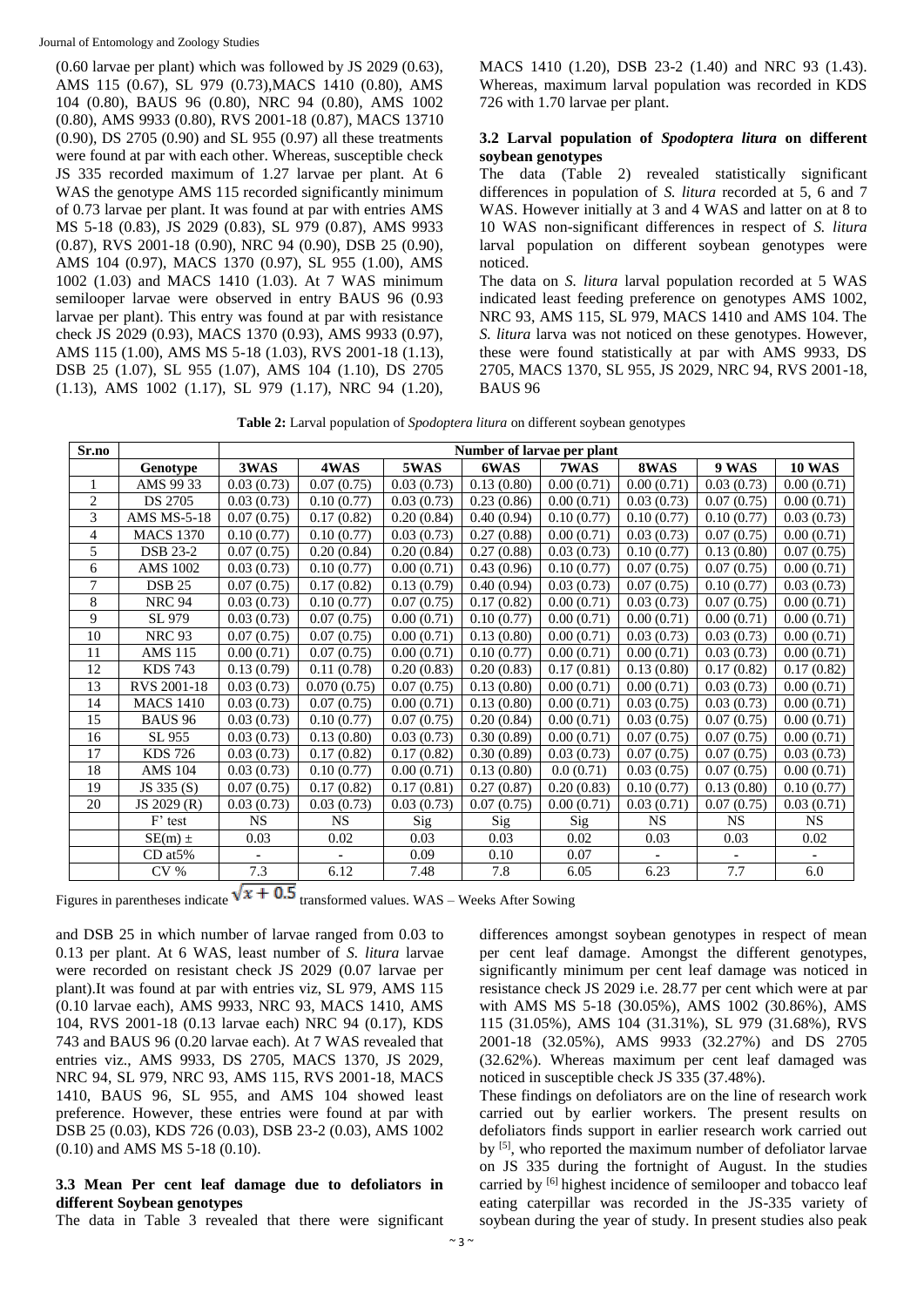activity of semilooper larvae was recorded during the month of August on JS- 335. Whereas, [7] reported that resistant genotypes showed the minimum number of green semilooper larvae (2.22 larvae/mrl) as compared to susceptible line (10.44 larvae/ mrl). Similarly,  $[8]$  evaluated different soybean germplasms against insect pest of soybean and reported maximum defoliator larval population on highly susceptible germplasms as against least susceptible germplasms at its peak activity. The results obtain by these workers are in close agreement with the present findings pertaining to record of maximum number of defoliator larvae on the susceptible genotypes.

Table 3: Per cent leaf damage due to defoliators in different soybean genotypes

| Sr.no          |                     | Per cent leaf damage |                         |                  |                    |                  |                  |                  |                  |                  |
|----------------|---------------------|----------------------|-------------------------|------------------|--------------------|------------------|------------------|------------------|------------------|------------------|
|                |                     | 3                    | $\overline{\mathbf{4}}$ | 5                | 6                  | 7                | 8                | $\boldsymbol{9}$ | 10               |                  |
|                | Genotype            | <b>WAS</b>           | <b>WAS</b>              | <b>WAS</b>       | <b>WAS</b>         | <b>WAS</b>       | <b>WAS</b>       | <b>WAS</b>       | <b>WAS</b>       | <b>MEAN</b>      |
| 1              | AMS 99 33           | 24.02                | 24.49                   | 26.59            | 34.29              | 38.98            | 38.64            | 35.34            | 27.58            | 32.27            |
|                |                     | (29.31)              | (29.66)                 | (30.99)          | (36.09)            | (38.63)          | (38.43)          | (36.45)          | (31.68)          | (34.61)          |
| $\overline{c}$ | DS 2705             | 27.65                | 27.65                   | 32.68            | 37.13              | 40.09            | 40.40            | 36.29            | 21.26            | 32.62            |
|                |                     | (31.69)              | (31.69)                 | (34.85)          | (37.52)            | (39.28)          | (39.46)          | (37.04)          | (27.45)          | (34.83)          |
| 3              | <b>AMS MS 5-18</b>  | 19.31                | 22.18                   | 25.16            | 29.34              | 36.39            | 34.20            | 37.03            | 21.39            | 30.05            |
|                |                     | (26.06)              | (28.10)                 | (30.03)          | (32.78)            | (37.09)          | (35.72)          | (37.44)          | (27.55)          | (33.23)          |
| 4              | <b>MACS 1370</b>    | 18.36                | 25.08                   | 27.92            | 33.30              | 50.69            | 45.23            | 46.03            | 24.34            | 33.94            |
|                |                     | (25.36)              | (29.98)                 | (31.89)          | (35.23)            | (45.40)          | (42.26)          | (42.72)          | (29.56)          | (35.63)          |
| 5              | <b>DSB 23-2</b>     | 28.88<br>(32.41)     | 28.26<br>(32.11)        | 31.28<br>(33.99) | 41.75<br>(40.25)   | 41.02<br>(39.83) | 42.30<br>(40.53) | 39.74<br>(39.05) | 36.09            | 33.97            |
|                |                     | 23.78                | 23.31                   | 28.93            | 32.33              | 48.15            | 49.81            | 41.01            | (36.85)<br>20.74 | (35.65)<br>30.86 |
| 6              | <b>AMS 1002</b>     | (29.02)              | (28.83)                 | (32.54)          | (34.50)            | (43.94)          | (44.89)          | (39.82)          | (27.09)          | (33.73)          |
|                |                     | 25.42                | 29.85                   | 30.15            | 26.63              | 51.79            | 43.73            | 44.86            | 22.87            | 34.37            |
| 7              | <b>DSB 25</b>       | (30.28)              | (33.10)                 | (33.21)          | (31.04)            | (46.05)          | (41.38)          | (42.05)          | (28.56)          | (35.89)          |
|                |                     | 25.58                | 30.07                   | 30.13            | 33.05              | 45.17            | 42.98            | 47.72            | 24.46            | 35.08            |
| 8              | <b>NRC 94</b>       | (30.37)              | (33.08)                 | (33.29)          | (35.05)            | (42.21)          | (40.96)          | (43.69)          | (29.64)          | (36.32)          |
|                |                     | 21.61                | 25.37                   | 30.32            | 30.68              | 42.71            | 45.46            | 44.76            | 38.09            | 31.68            |
| 9              | SL 979              | (27.65)              | (30.24)                 | (33.36)          | (33.58)            | (40.80)          | (42.40)          | (41.99)          | (37.65)          | (34.25)          |
|                |                     | 21.41                | 24.71                   | 27.70            | 30.91              | 48.77            | 48.43            | 40.98            | 24.06            | 34.62            |
| 10             | <b>NRC 93</b>       | (27.26)              | (29.78)                 | (31.74)          | (33.77)            | (44.30)          | (44.10)          | (39.77)          | (29.37)          | (36.02)          |
| 11             | <b>AMS 115</b>      | 24.03                | 24.84                   | 27.40            | 28.57              | 38.26            | 41.56            | 43.23            | 21.21            | 31.05            |
|                |                     | (29.01)              | (29.89)                 | (31.55)          | (32.31)            | (38.20)          | (40.14)          | (41.11)          | (27.41)          | (33.87)          |
| 12             | <b>KDS 743</b>      | 26.46                | 27.89                   | 28.12            | $\overline{29.43}$ | 43.37            | 38.97            | 37.06            | 21.44            | 36.07            |
|                |                     | (30.96)              | (31.86)                 | (31.97)          | (32.83)            | (41.18)          | (38.62)          | (37.49)          | (27.58)          | (36.89)          |
| 13             | RVS 2001-18         | 24.46                | 28.45                   | 29.95            | 31.08              | 45.83            | 39.20            | 40.87            | 24.60            | 32.05            |
|                |                     | (29.64)              | (32.23)                 | (33.18)          | (33.88)            | (42.60)          | (38.76)          | (39.74)          | (29.73)          | (34.48)          |
| 14             | <b>MACS 1410</b>    | 25.28                | 28.07                   | 30.25            | 35.39              | 43.62            | 44.11            | 43.68            | 24.96            | 33.88            |
|                |                     | (30.15)              | (31.99)                 | (33.32)          | (36.48)            | (41.32)          | (41.61)          | (41.36)          | (29.96)          | (35.58)          |
| 15             | <b>BAUS 96</b>      | 24.31<br>(29.49)     | 26.89<br>(31.22)        | 31.25<br>(33.98) | 29.86<br>(33.08)   | 45.74<br>(42.55) | 47.01<br>(43.28) | 47.98<br>(43.84) | 23.75<br>(29.16) | 34.59<br>(36.00) |
|                |                     | 24.91                | 27.65                   | 28.37            | 32.54              | 48.81            | 48.29            | 48.58            | 23.58            | 33.99            |
| 16             | SL 955              | (29.93)              | (31.62)                 | (32.07)          | (34.78)            | (44.32)          | (44.02)          | (44.19)          | (29.04)          | (35.66)          |
|                |                     | 27.35                | 26.04                   | 28.24            | 27.18              | 52.37            | 48.49            | 48.51            | 22.95            | 34.97            |
| 17             | <b>KDS</b> 726      | (31.38)              | (30.66)                 | (32.07)          | (31.40)            | (46.37)          | (44.13)          | (44.14)          | (28.58)          | (36.25)          |
|                |                     | 26.70                | 24.85                   | 27.13            | 40.79              | 45.19            | 35.15            | 37.03            | 24.34            | 31.31            |
| 18             | <b>AMS 104</b>      | (31.08)              | (29.87)                 | (31.39)          | (39.69)            | (42.24)          | (36.34)          | (37.44)          | (29.56)          | (34.02)          |
|                |                     | 26.04                | 32.68                   | 31.53            | 35.33              | 52.30            | 43.17            | 46.97            | 39.72            | 37.48            |
| 19             | JS 335 (S)          | (30.66)              | (34.85)                 | (34.07)          | (36.45)            | (46.32)          | (41.06)          | (43.25)          | (39.06)          | (37.75)          |
| 20             | JS 2029 (R)         | 21.35                | 22.67                   | 26.85            | 23.94              | 32.48            | 33.98            | 37.78            | 22.98            | 28.77            |
|                |                     | (27.49)              | (28.42)                 | (31.19)          | (29.29)            | (34.39)          | (35.59)          | (37.92)          | (28.64)          | (32.29)          |
|                | $\overline{F}$ test | <b>NS</b>            | Sig                     | NS               | Sig                | Sig              | Sig              | Sig              | Sig              | Sig              |
|                | $SE(m) \pm$         | 1.70                 | 1.28                    | 1.23             | 1.37               | 1.89             | 1.42             | 1.42             | 2.25             | 0.99             |
|                | CD at 5%            | $\blacksquare$       | 3.55                    |                  | 3.80               | 5.24             | 3.94             | 3.94             | 6.23             | 2.75             |
|                | CV %                | 9.97                 | 7.46                    | 6.55             | 6.87               | 7.83             | 6.06             | 6.07             | 12.89            | 5.61             |

Figure parenthesis indicate Arc Sine transformed values WAS-Weeks after Sowing

In search of host plant resistance against leaf eating caterpillars, seven varieties of soybean were screened by [9], reported that among different varieties highest number of leaf eating caterpillars (3.97 l/mrl), maximum per cent defoliator (40.56 %) and maximum relative yield loss was recorded by JS 335 variety  $[10]$ . recorded lowest percentage of defoliators in KHSb-2 (14.33%) followed by DSb-1 and were categorized as highly resistant. Whereas, JS 335 and Monetta were classified as highly susceptible  $[11]$ . evaluated relative susceptibility of soybean genotypes against defoliators, reported that among the fifty genotypes AMS-9933, was categorized under moderately resistant. Thus these

observations are in conformity with the present findings.

## **3.4 Biophysical bases of resistance in different soybean genotypes**

#### **3.4.1 Leaf succulency**

Significant difference was observed in respect to leaf succulency expressed as relative water content (Table 4) in various soybean genotypes at 25 DAS. Among the different genotypes screened during the present study, lower leaf succulency was noticed in the genotypes AMS 115 and AMS 1002 with 76.40 per cent each. However genotype KDS 743 recorded higher leafsucculancy i.e. 91.09 per cent.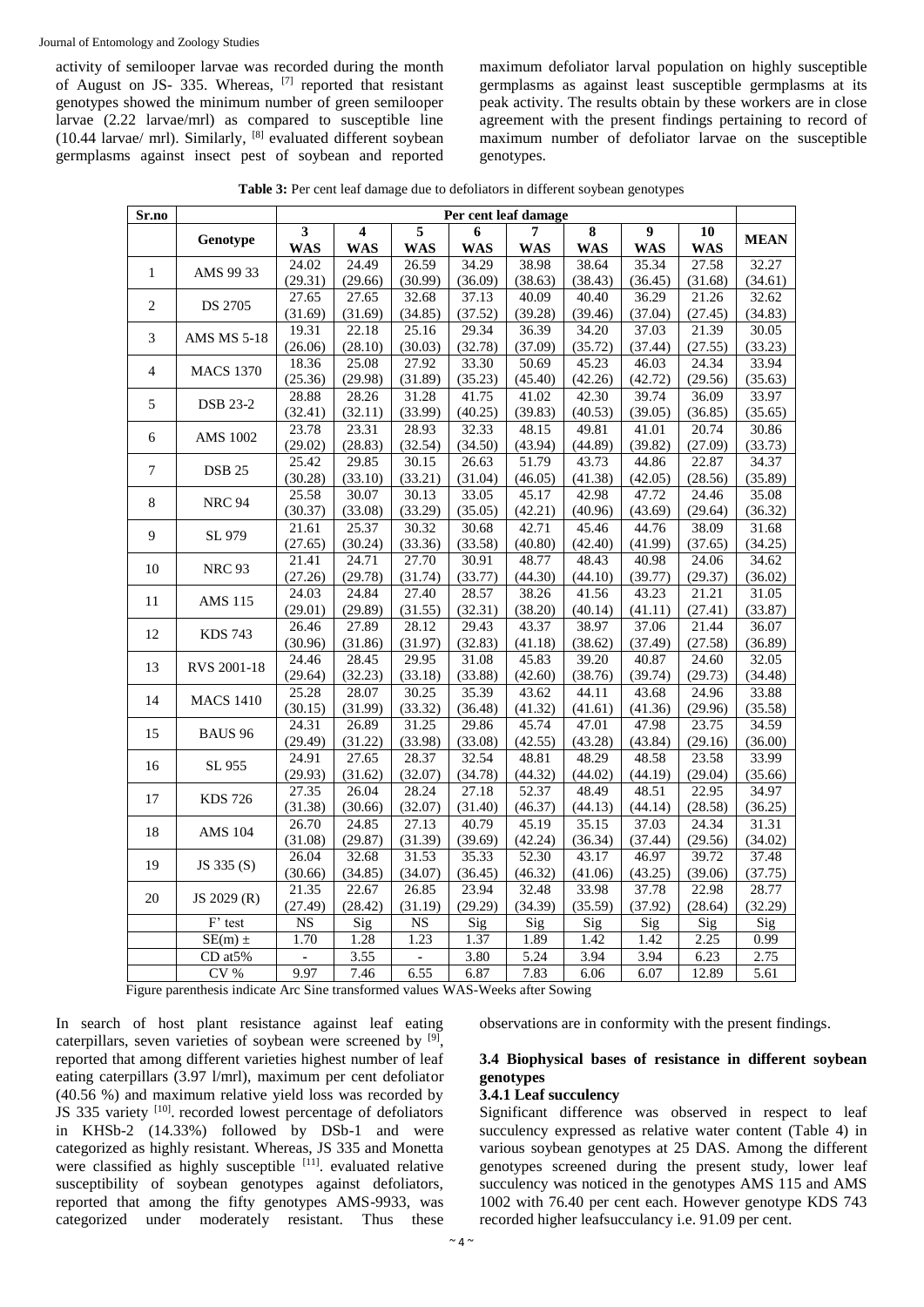#### Journal of Entomology and Zoology Studies

The data depicted Table 4 indicated that there were significant differences among the soybean genotypes in respect to leaf succulency at 40 DAS. Among the soybean genotypes, lower leaf succulency was recorded in AMS 1002 (41.11%), which at par with AMS 104, AMS 115, JS 2029, AMS MS 5-18, DS 2705, RVS 2001-18, SL 979, AMS 9933, MACS 1410, MACS 1370, NRC 93 and DSB 23-2 in which 41.87, 42.25, 42.30, 42.33, 43.22, 44.46, 44.46, 45.07, 45.17, 46.14, 47.24 and 47.57 per cent leaf succulency was noticed, respectively. The genotypes DSB 25 recorded higher leaf succulency of 59.64 per cent.

#### **3.4.2 Leaf thickness**

The data presented in Table 4 pertaining to leaf thickness expressed as specific leaf weight g/cm<sup>2</sup> recorded at 25 DAS revealed significant differences amongst the soybean genotypes. Maximum leaf thickness was noticed at resistance check JS 2029 (0.33  $g/cm<sup>2</sup>$ ) that was on par with AMS 115 and RVS 2001-18 which recorded 0.29  $g/cm<sup>2</sup>$  leaf thickness each. The genotype KDS 743 recorded lower leaf thickness  $(0.14 g/cm<sup>2</sup>)$ .

| <b>Genotypes</b>    | Leaf succulency<br>$(%)$ at 25 DAS | Leaf succulency<br>$(%$ ) at 40 DAS | <b>Leaf thickness</b><br>$(gm/cm2)$ at 25<br><b>DAS</b> | <b>Leaf thickness</b><br>$(gm/cm2)$ at 40<br><b>DAS</b> | Leaf<br>area<br>$(cm2)$ at<br><b>25 DAS</b> | Leaf<br>area<br>$(cm2)$ at<br>40 DAS | Leaf<br>trichomes at<br><b>25 DAS</b> | Leaf<br>trichomes<br>at 40 DAS | Yield<br>in q<br>/ha |
|---------------------|------------------------------------|-------------------------------------|---------------------------------------------------------|---------------------------------------------------------|---------------------------------------------|--------------------------------------|---------------------------------------|--------------------------------|----------------------|
| AMS 9933            | 85.03                              | 45.07                               | 0.25                                                    | 0.33                                                    | 21.75                                       | 46.26                                | 709                                   | 794                            | 6.40                 |
| <b>DS 2705</b>      | 84.11                              | 43.22                               | 0.24                                                    | 0.35                                                    | 23.71                                       | 46.39                                | 783                                   | 741                            | 5.64                 |
| AMS MS<br>$5 - 18$  | 78.11                              | 42.33                               | 0.24                                                    | 0.35                                                    | 26.27                                       | 52.55                                | 698                                   | 825                            | 4.14                 |
| <b>MACS</b><br>1370 | 84.83                              | 46.14                               | 0.24                                                    | 0.31                                                    | 27.11                                       | 40.53                                | 698                                   | 698                            | 4.98                 |
| <b>DSB 232</b>      | 85.25                              | 47.57                               | 0.21                                                    | 0.30                                                    | 28.10                                       | 41.61                                | 571                                   | 540                            | 3.94                 |
| <b>AMS 1002</b>     | 76.40                              | 41.11                               | 0.28                                                    | 0.50                                                    | 23.17                                       | 41.14                                | 794                                   | 815                            | 5.28                 |
| <b>DSB 25</b>       | 88.17                              | 59.64                               | 0.17                                                    | 0.19                                                    | 25.83                                       | 41.48                                | 254                                   | 286                            | 4.62                 |
| <b>NRC 94</b>       | 89.72                              | 52.01                               | 0.18                                                    | 0.24                                                    | 23.68                                       | 38.47                                | 307                                   | 381                            | 4.42                 |
| SL 979              | 84.08                              | 44.46                               | 0.24                                                    | 0.33                                                    | 20.45                                       | 33.40                                | 698                                   | 730                            | 4.02                 |
| <b>NRC 93</b>       | 85.27                              | 47.24                               | 0.22                                                    | 0.31                                                    | 23.83                                       | 40.97                                | 571                                   | 603                            | 5.64                 |
| <b>AMS 115</b>      | 76.40                              | 42.25                               | 0.29                                                    | 0.48                                                    | 24.46                                       | 30.95                                | 836                                   | 857                            | 6.71                 |
| <b>KDS 743</b>      | 91.09                              | 53.37                               | 0.14                                                    | 0.24                                                    | 23.92                                       | 37.98                                | 212                                   | 212                            | 4.21                 |
| RVS 2001-<br>18     | 80.64                              | 44.46                               | 0.29                                                    | 0.34                                                    | 26.58                                       | 47.01                                | 825                                   | 836                            | 7.04                 |
| <b>MACS</b><br>1410 | 84.11                              | 45.17                               | 0.23                                                    | 0.31                                                    | 32.11                                       | 45.10                                | 635                                   | 698                            | 3.37                 |
| <b>BAUS 96</b>      | 85.97                              | 48.67                               | 0.20                                                    | 0.29                                                    | 25.50                                       | 40.32                                | 487                                   | 540                            | 5.70                 |
| SL 955              | 86.07                              | 49.25                               | 0.19                                                    | 0.27                                                    | 25.62                                       | 41.14                                | 413                                   | 476                            | 4.53                 |
| <b>KDS 726</b>      | 85.60                              | 48.71                               | 0.19                                                    | 0.29                                                    | 28.50                                       | 46.38                                | 444                                   | 540                            | 5.91                 |
| <b>AMS 104</b>      | 76.99                              | 41.87                               | 0.25                                                    | 0.49                                                    | 24.09                                       | 38.95                                | 751                                   | 783                            | 4.90                 |
| JS 335 (S)          | 87.34                              | 50.17                               | 0.19                                                    | 0.26                                                    | 33.30                                       | 40.08                                | 392                                   | 444                            | 4.56                 |
| JS 2029 (R)         | 78.11                              | 42.30                               | 0.33                                                    | 0.46                                                    | 24.82                                       | 37.29                                | 857                                   | 889                            | 7.56                 |
| F' test             | Sig.                               | Sig.                                | Sig.                                                    | Sig.                                                    | Sig.                                        | Sig.                                 | Sig.                                  | Sig.                           | Sig.                 |
| $SE(m) \pm$         | 3.28                               | 2.72                                | 0.16                                                    | 0.03                                                    | 1.94                                        | 2.28                                 | 30.72                                 | 23.03                          | 0.36                 |
| CD at 5%            | 9.09                               | 7.53                                | 0.43                                                    | 0.07                                                    | 5.38                                        | 6.33                                 | 85.13                                 | 63.82                          | 0.94                 |
| CV                  | 6.79                               | 10.06                               | 11.75                                                   | 13.17                                                   | 13.13                                       | 9.53                                 | 8.97                                  | 6.29                           | 12                   |

## **Table 4:** Biophysical traits in different soybean genotypes

The results tabulated in Table 4 revealed that there were significant differences amongst the soybean genotypes in respect of leaf thickness at 40 DAS. The genotypes AMS 1002, AMS 104, AMS 115 and resistance check JS 2029 recorded significantly maximum leaf thickness of 0.50, 0.49, 0.48 and 0.46  $g/cm^2$ , respectively. The genotype DSB 25 recorded lower leaf thickness of 0.19  $g/cm<sup>2</sup>$ .

## **3.4.3 Leaf area**

The data in Table 4 indicated significant differences amongst the soybean genotypes in respect of leaf area at 25 DAS. Among the genotypes significantly lowest leaf area was observed in SL 979 (20.45  $\text{cm}^2$ ). It was found at par with AMS 9933, AMS 1002, NRC 94, DS 2705, NRC 93, KDS 743, AMS 104, AMS 115, JS 2029, BAUS 96, SL 955 and DSB 25 in which 21.75, 23.17, 23.68, 23.71, 23.83, 23.92, 24.09, 24.46, 24.82, 25.50, 25.62 and 25.83 cm<sup>2</sup> leaf area was recorded, respectively. Whereas, the maximum leaf area was noticed in susceptible check JS 335 (33.30cm<sup>2</sup>).

The leaf area indicated significant differences among the soybean genotype at 40 DAS (Table 4). Among the different genotypes screened during the present study AMS 115 recorded lowest leaf area of  $30.95 \text{ cm}^2$  and found at par with SL 979 (33.40cm<sup>2</sup>). However, the maximum leaf area was noticed in AMS MS  $5-18$  (52.55 cm<sup>2</sup>).

#### **3.4.4 Leaf trichome density**

The data depicted in Table 4 revealed that there were significant differences amongst the soybean genotypes lines in respect to trichome density at 25 DAS recorded on abaxial surface of leaf. Significantly the maximum number of trichomes were recorded on the resistance check JS 2029 i.e. 857 trichomes /  $\text{cm}^2$  was statistically at par with the genotype AMS 115 and RVS 2001-18 in which 836 and 825 trichomes per cm<sup>2</sup> were observed, respectively. Whereas, lowest number of trichome were observed on KDS 743 (212 trichomes/cm<sup>2</sup>). The data presented in Table 4 indicated significant differences in soybean genotypes pertaining to trichome density. The trichome density ranged between 889 to 212 trichomes/cm<sup>2</sup> in different genotypes at 40 DAS. Among the genotypes screened during the present study, the resistant check JS 2029 recorded significantly maximum numbers of trichomes on abaxial surface of leaf (889 trichomes/cm<sup>2</sup> ). It was closely followed by AMS 115, RVS 2001-18, AMS MS 5-18 and AMS 1002 with 857, 836, 825 and 815 trichomes/cm<sup>2</sup> , respectively. All these entries were found to be at par with each other. Whereas, minimum number of trichomes were noticed in and KDS 743 (212 trichomes/cm<sup>2</sup>).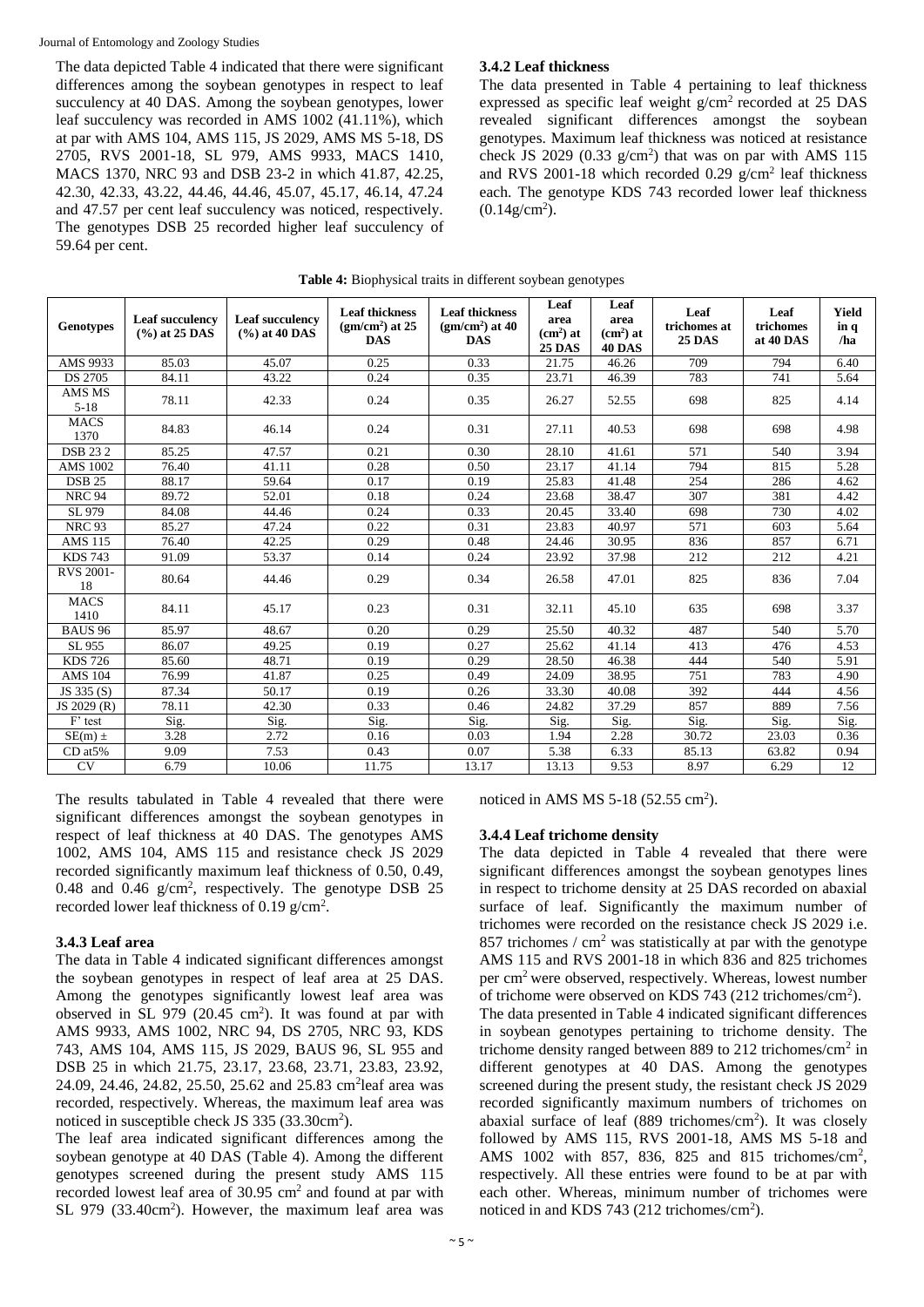## **3.5 Yield obtained from different soybean genotypes.**

The data presented in Table 4 indicated significant differences among soybean genotypes in respect of yield. Among the genotypes highest yield was obtained from resistant check JS 2029 (7.56 q/ha) which was found at par with RVS 2001-18 (7.04 q/ha) and AMS 115 (6.71 q/ha).Whereas, MACS 1410 recorded minimum yield of 3.37 q/ha. In the present investigation, the results obtained are in agreement with the earlier workers who recorded lowest pest incidence and higher yield in less susceptible genotypes [10, 9]. Similarly [18] reported that the cultivars showing lowest defoliation by caterpillars has good yield and should be recommended for cultivation.

## **3.6 Correlation between defoliator resistances contributing biophysical parameter**

The data tabulated in Table 5 revealed a positive significant correlation between leaf succulacy and per cent leaf damage at 25 DAS ( $r = 0.877$ ) and at 40 DAS ( $r = 0.743$ ). Whereas, the relationship between leaf succulency and semilooper larval population at 25 DAS was positive but non-significant  $(r = 0.004)$  and negative but non-significant  $(r = -0.078)$  at 40 DAS. The data further revealed a positive but non-significant relationship between leaf succulancy and *Spodoptera* larvae (r  $= 0.186, 0.360$  at 25 and 40 DAS, respectively. Similarly, correlation studies revealed the negative relationship between per cent leaf damage with a thickness  $(r = -0.793, -0.789)$  at 25 and 40 DAS. Further, the simple correlation studies revealed a negative non-significant correlation between semilooper and *Spodoptera* larval population with leaf thickness ( $r = -0.159, -0.002$  and  $r = -0.344, -0.198$ ) at 25 and 40 DAS, respectively.

The simple correlation studies confirmed that there was a significant positive relationship between per cent leaf damage and leaf area at 25 DAS  $(r = 0.451)$  but negative and non significant at 40 DAS( $r = -0.017$ ). The correlation studies revealed positive but non-significant relationship between semilooper larvae and leaf area at  $25$  DAS( $r = 0.283$ ) and negative non-significant at 40 DAS ( $r = -0.044$ ). Further, the relationship between *Spodoptera* larval population and leaf area was positive but non-significant at  $25$  and 40 DAS (r = 0.167, 0.127). The result of leaf trichome density on abaxial surface at 25 and 40 DAS recorded negative and significant association with larval population of *Spodoptera* (r = -0.459, - 0.463) and per cent leaf damage ( $r = -0.821, -0.835$ ). Further,

the relationship between larval population of semilooper and trichome density on abaxial leaf surface at 25 and 40 DAS showed negative but non-significant relationship ( $r = -0.079$ , -0.042).

The biophysical traits in plants may interfere with the mechanism of host selection, feeding, ingestion, digestion, mating, ovipositon and use by insect pest. The results of the present findings pertaining to the biophysical parameters such as leaf succulency, leaf thickness, leaf area and trichome density recorded on 25 and 40 DAS in order determine the role of morpho-physiological plant factors, which contribute towards resistance against defoliators finds support in the work carried out by the earlier workers.  $[12]$  suggested that genotypes of *Arachis hypogoea* with profuse hairiness of leaves were less preferred by *S. litura* larvae than other morphological types. However, <sup>[13]</sup> reported that leaf area and moisture contents showed positive correlation with soybean looper in festation (0.426, 0.821, respectively). The leaf hair density on abaxial surface of leaf has significantly negative correlation (-0.926, respectively) with this insect pest. Whereas, <sup>[14]</sup> concluded from their studies that the pubescence density on adaxial leaf surface of soybean were found to be important in determining resistance to *Spilosoma obliqua.*  Similarly, <sup>[15]</sup> studied the morphological features in five soybean cultivars, revealed that leaf area and trichome density on abaxial leaf surface were positively associated with the resistance. In resistant varieties, leaf petioles were with lower moisture content as compared to susceptible varieties.

The present results on the bio-physical traits are also similar to the findings of <sup>[16]</sup> who reported that relationship between leaf succulency and larval population of defoliators, *S. litura*  and *T. orichalcea* were positive, but non-significant at 45 DAS ( $r = 0.278$ , 0.333), whereas, per cent leaf damage  $(r=0.778)$  recorded significant positive relationship. Further, they reported that similar relationship existed between leaf area both with larval population and per cent foliar damage. While, it was observed that there was a negative nonsignificant relationship between leaf thickness with *S. litura*  and *T. orichalcea* at 45 DAS. Whereas, a negative significant correlation was noticed between leaf thickness and per cent leaf damage ( $r = -0.632$ ). [17] reported a highly significant negative correlation between leaf hair density and per cent infestation for *S.obliqua*, *S. litura and T. orichalcea*. Thus, confirms the present findings.

| <b>Traits</b>     | % leaf Damage |           | Semiooper larval population |          | <i>Spodoptera litura</i> larval population |           |  |
|-------------------|---------------|-----------|-----------------------------|----------|--------------------------------------------|-----------|--|
|                   | 25DAS         | 40DAS     | 25DAS                       | 40DAS    | 25DAS                                      | 40DAS     |  |
| Leaf Succulencv   | $0.877*$      | $0.743*$  | 0.004                       | $-0.078$ | 0.186                                      | 0.360     |  |
| Leaf thickness    | $-0.793*$     | $-0.789*$ | $-0.159$                    | $-0.002$ | $-0.344$                                   | $-0.198$  |  |
| Leaf area         | $0.451*$      | $-0.017$  | 0.283                       | $-0.044$ | 0.167                                      | 0.127     |  |
| Trichomes density | $-0.821*$     | $-0.835*$ | $-0.079$                    | $-0.042$ | $-0.459*$                                  | $-0.463*$ |  |

**Table 5:** Correlation between defoliator resistance contributing biophysical parameter

\* Correlation coefficients significant at  $P = 0.05$  ( $r = 0.444$ ).

## **4. Conclusion**

It may be concluded from the present study that comparative resistance against defoliators measured in terms of increase reflection of their population in soybean varied with their genotypes tested. These variations were found to be mainly associated with the changes in various biophysical traits viz., leaf succulancy, leaf thickness, leaf area and trichome density. Leaf succulency was positively and significantly associated with per cent leaf damage by defoliators. The leaf area recorded at 25 DAS also has positive correlation with the per

cent leaf damage. While, leaf thickness and trichome density on the leaf surface were significantly and negatively associated with leaf damage percentage. Moreover, trichome density has significantly negative correlation with incidence of *Spodoptera* larvae.

#### **5. Acknowledgement**

Authors are thankful to Dean (Agriculture), Dr. Panjabrao Deshmukh Krishi Vidyapeeth, Akola, for providing the necessary facilities and support for carrying out the study successfully**.**